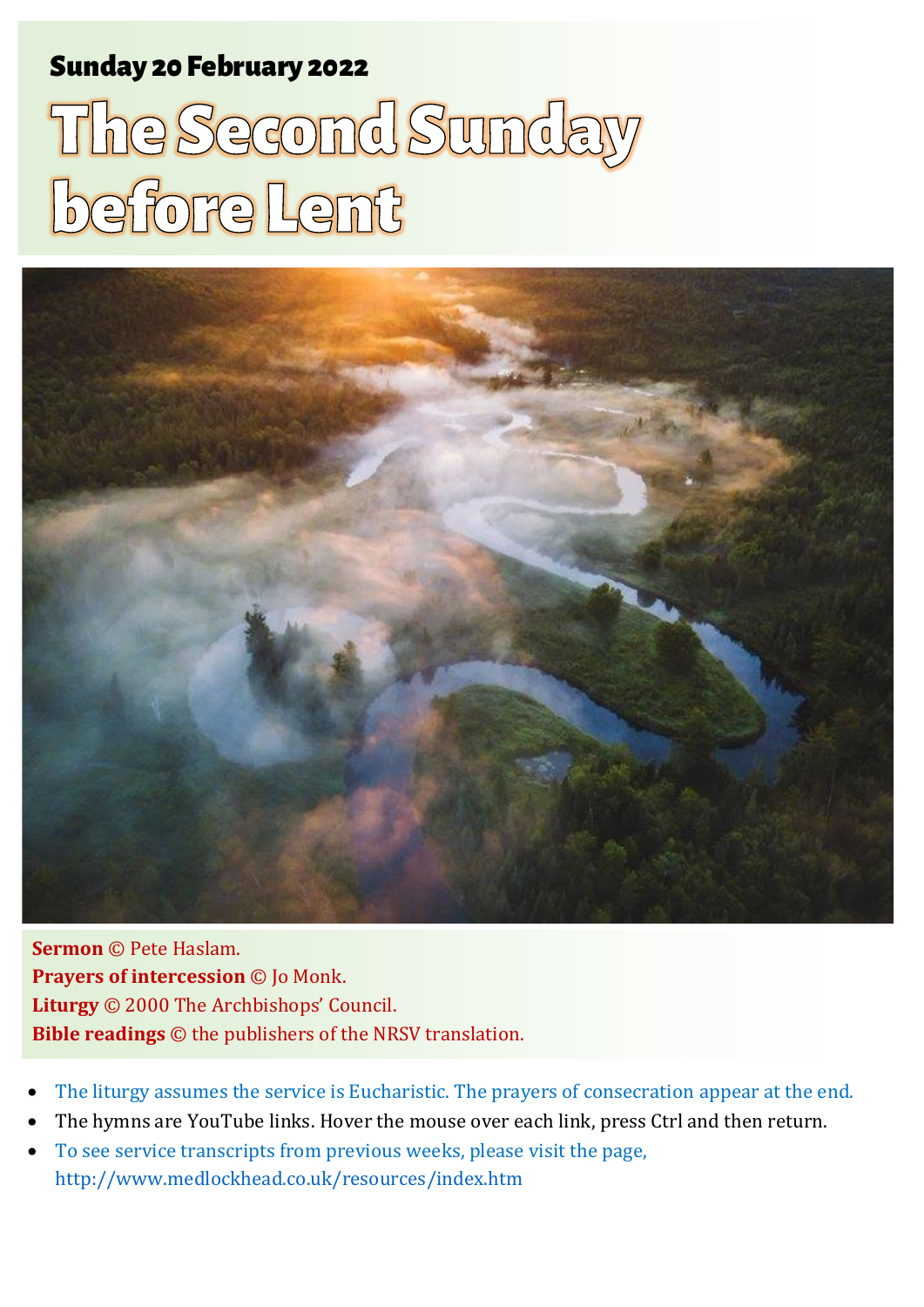# **Introduction and welcome**

| <b>HYMN 1 Holy, holy, holy</b> | (please click on this link to hear the hymn) |  |
|--------------------------------|----------------------------------------------|--|

# **The Welcome**

In the name of the Father, and of the Son, and of the Holy Spirit

All **Amen.**

The Lord be with you

All **And also with you.**

# **The Preparation**

All **Almighty God,**

**to whom all hearts are open, all desires known, and from whom no secrets are hidden: cleanse the thoughts of our hearts by the inspiration of your Holy Spirit, that we may perfectly love you, and worthily magnify your holy name; through Christ our Lord. Amen.**

Our Lord Jesus Christ said:

The first commandment is this: 'Hear, O Israel, the Lord our God is the only Lord. You shall love the Lord your God with all your heart, with all your soul, with all your mind, and with all your strength.'

And the second is this: 'Love your neighbour as yourself.' There is no other commandment greater than these. On these two commandments hang all the law and the prophets.

#### All **Amen. Lord, have mercy.**

God so loved the world that he gave his only Son Jesus Christ to save us from our sins, to be our advocate in heaven, and to bring us to eternal life. Therefore, let us confess our sins in penitence and faith, firmly resolved to keep God's commandments and to live in love and peace with all.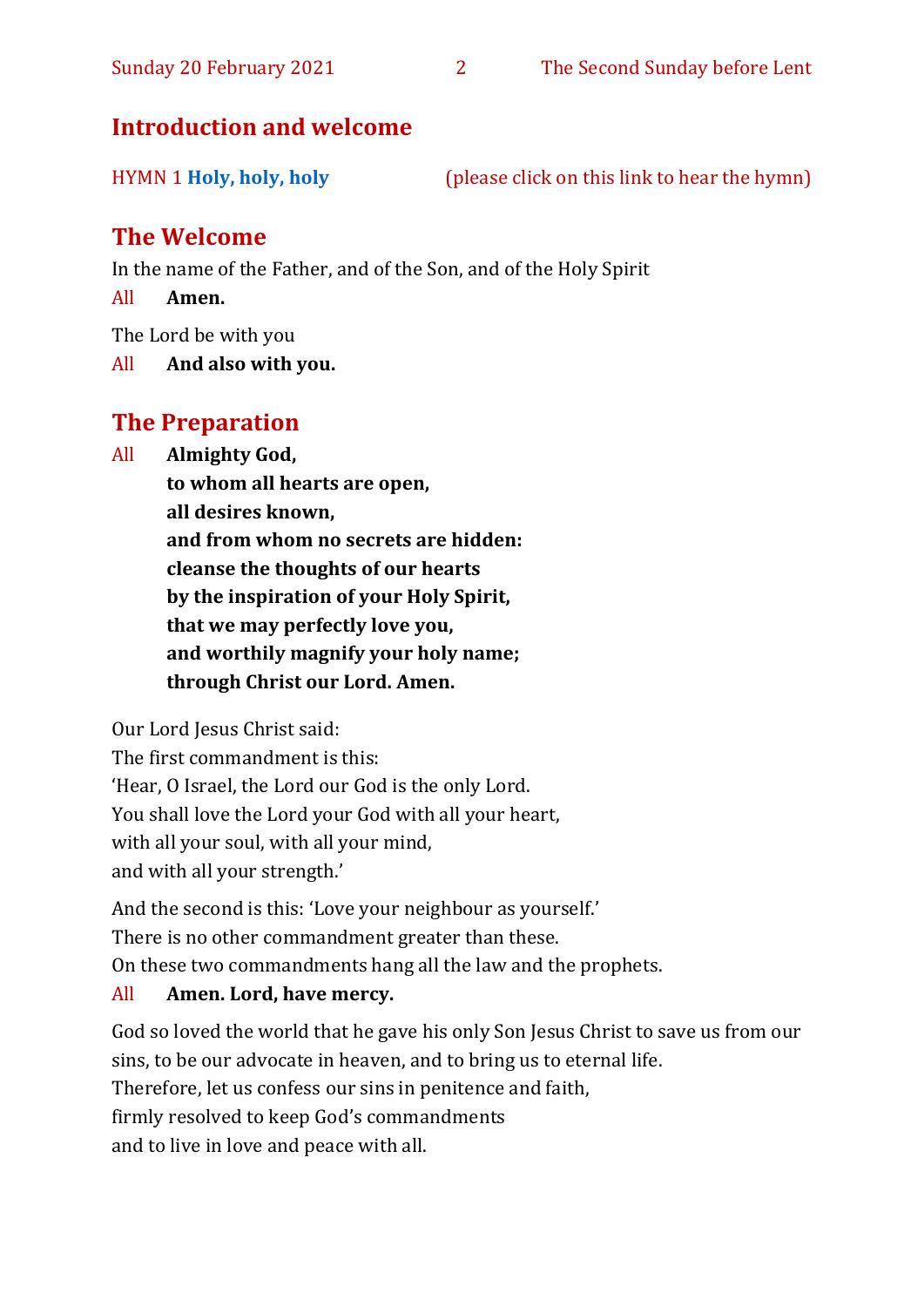All **Almighty God, our heavenly Father, we have sinned against you and against our neighbour in thought and word and deed, through negligence, through weakness, through our own deliberate fault. We are truly sorry and repent of all our sins. For the sake of your Son Jesus Christ, who died for us, forgive us all that is past and grant that we may serve you in newness of life to the glory of your name. Amen.**

Almighty God,

who forgives all who truly repent, have mercy upon you, pardon and deliver you from all your sins, confirm and strengthen you in all goodness, and keep you in life eternal; through Jesus Christ our Lord. All **Amen.**

# **The Gloria**

This Gloria is sung to the tune of 'Cwm Rhondda'. Click **[here](about:blank)** for the tune.

All **Glory be to God in Heaven, Songs of joy and peace we bring, Thankful hearts and voices raising, To creation's Lord we sing. Lord we thank you, Lord we praise you, Glory be to God our King: Glory be to God our King. Lamb of God, who on our shoulders, Bore the load of this world's sin; Only Son of God the Father, You have brought us peace within. Lord, have mercy, Christ have mercy,**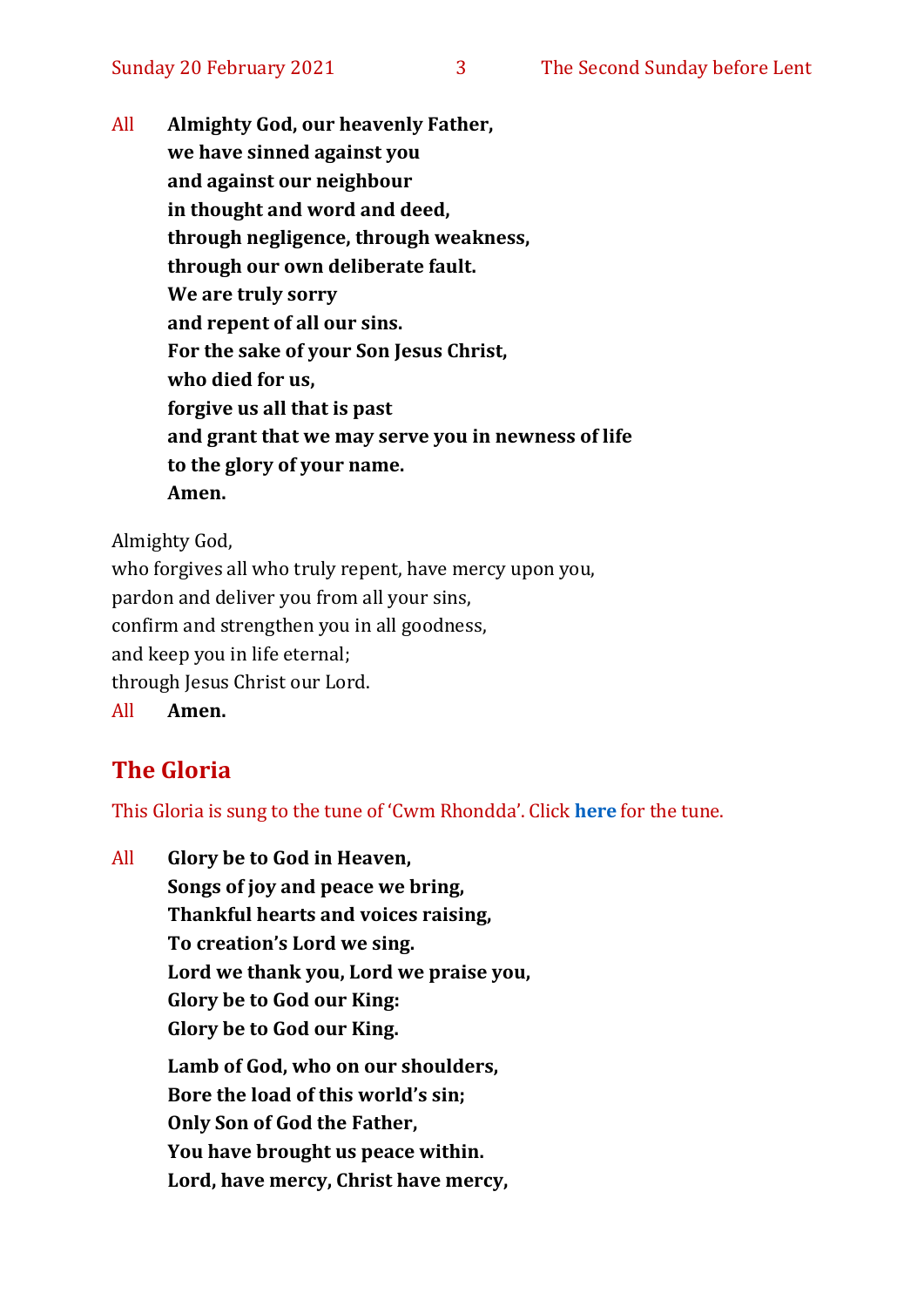**Now your glorious reign begin: Now your glorious reign begin.**

**You O Son of God are Holy, You we praise with one accord. None in heav'n or earth is like you, Only you are Christ the Lord. With the Father and the Spirit, Ever worshipped and adored: Ever worshipped and adored.**

## **The Collect for the Second Sunday before Lent**

Almighty God, you have created the heavens and the earth and made us in your own image: teach us to discern your hand in all your works and your likeness in all your children; through Jesus Christ your Son our Lord, who with you and the Holy Spirit reigns supreme over all things, now and for ever.

All **Amen.**

## **First reading**

A reading from the First Book of Moses called Genesis

God rested on the seventh day from all the work that he had done. God blessed the seventh day and hallowed it, because on it God rested from all the work that he had done in creation.

These are the generations of the heavens and the earth when they were created:

In the day that the Lord God made the earth and the heavens, when no plant of the field was yet in the earth and no herb of the field had yet sprung up—for the Lord God had not caused it to rain upon the earth, and there was no one to till the ground; but a stream would rise from the earth, and water the whole face of the ground—then the Lord God formed man from the dust of the ground, and breathed into his nostrils the breath of life; and the man became a living being. And the Lord God planted a garden in Eden, in the east; and there he put the man whom he had formed. Out of the ground the Lord God made to grow every tree that is pleasant to the sight and good for food, the tree of life also in the midst of the garden, and the tree of the knowledge of good and evil.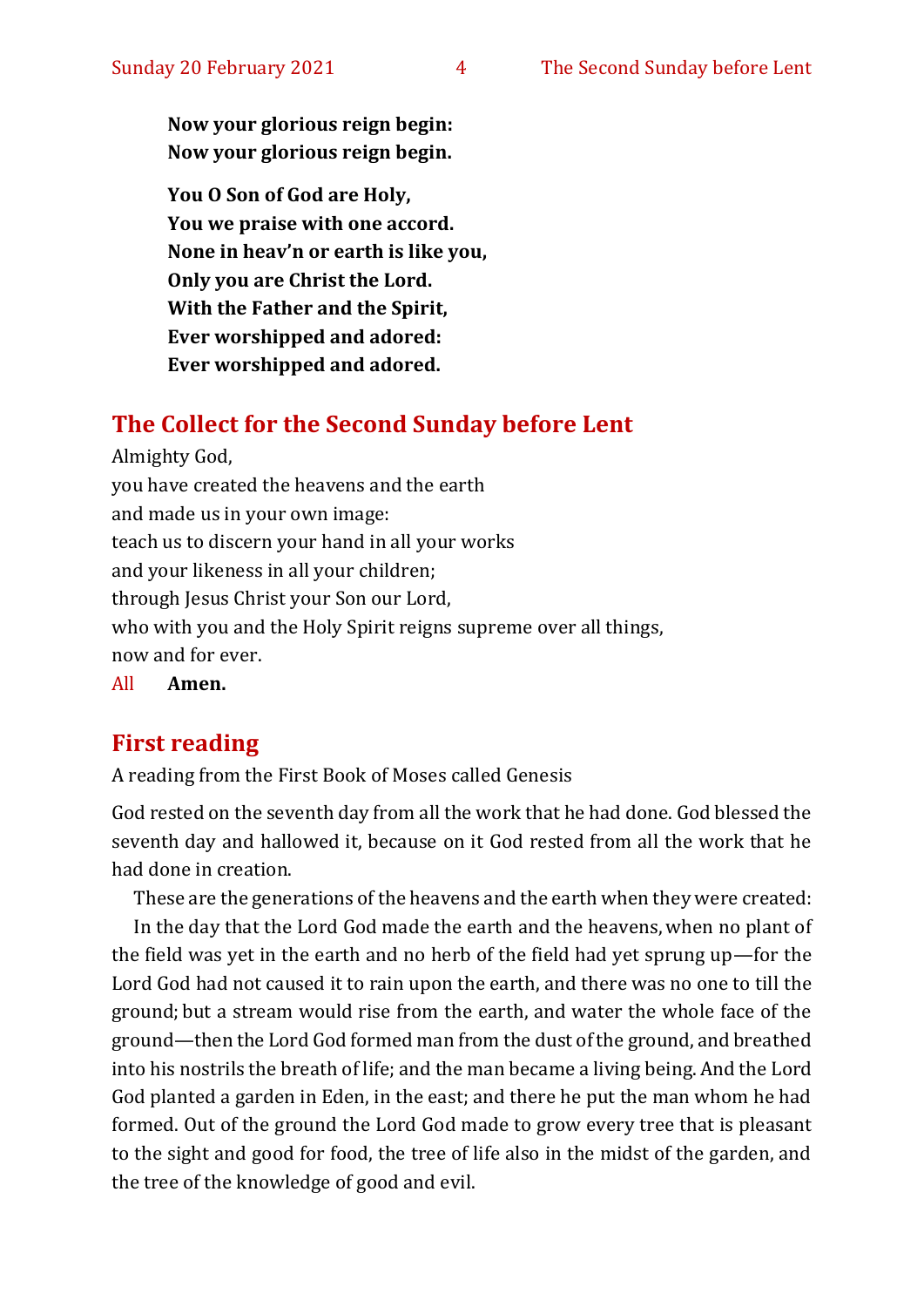The Lord God took the man and put him in the garden of Eden to till it and keep it. And the Lord God commanded the man, 'You may freely eat of every tree of the garden; but of the tree of the knowledge of good and evil you shall not eat, for in the day that you eat of it you shall die.'

Then the Lord God said, 'It is not good that the man should be alone; I will make him a helper as his partner.' So out of the ground the Lord God formed every animal of the field and every bird of the air, and brought them to the man to see what he would call them; and whatever the man called each living creature, that was its name. The man gave names to all cattle, and to the birds of the air, and to every animal of the field; but for the man there was not found a helper as his partner. So the Lord God caused a deep sleep to fall upon the man, and he slept; then he took one of his ribs and closed up its place with flesh. And the rib that the Lord God had taken from the man he made into a woman and brought her to the man. Then the man said,

'This at last is bone of my bones and flesh of my flesh; this one shall be called Woman, for out of Man this one was taken.'

Therefore a man leaves his father and his mother and clings to his wife, and they become one flesh. The man and his wife were both naked, and were not ashamed. *Genesis 2:4b–9, 15–25*

This is the Word of the Lord All **Thanks be to God.**

## **Second reading**

A reading from the Revelation of St John the Divine

I looked, and there in heaven a door stood open! And the first voice, which I had heard speaking to me like a trumpet, said, 'Come up here, and I will show you what must take place after this.' At once I was in the spirit, and there in heaven stood a throne, with one seated on the throne! And the one seated there looks like jasper and cornelian, and around the throne is a rainbow that looks like an emerald. Around the throne are twenty-four thrones, and seated on the thrones are twentyfour elders, dressed in white robes, with golden crowns on their heads. Coming from the throne are flashes of lightning, and rumblings and peals of thunder, and in front of the throne burn seven flaming torches, which are the seven spirits of God; and in front of the throne there is something like a sea of glass, like crystal.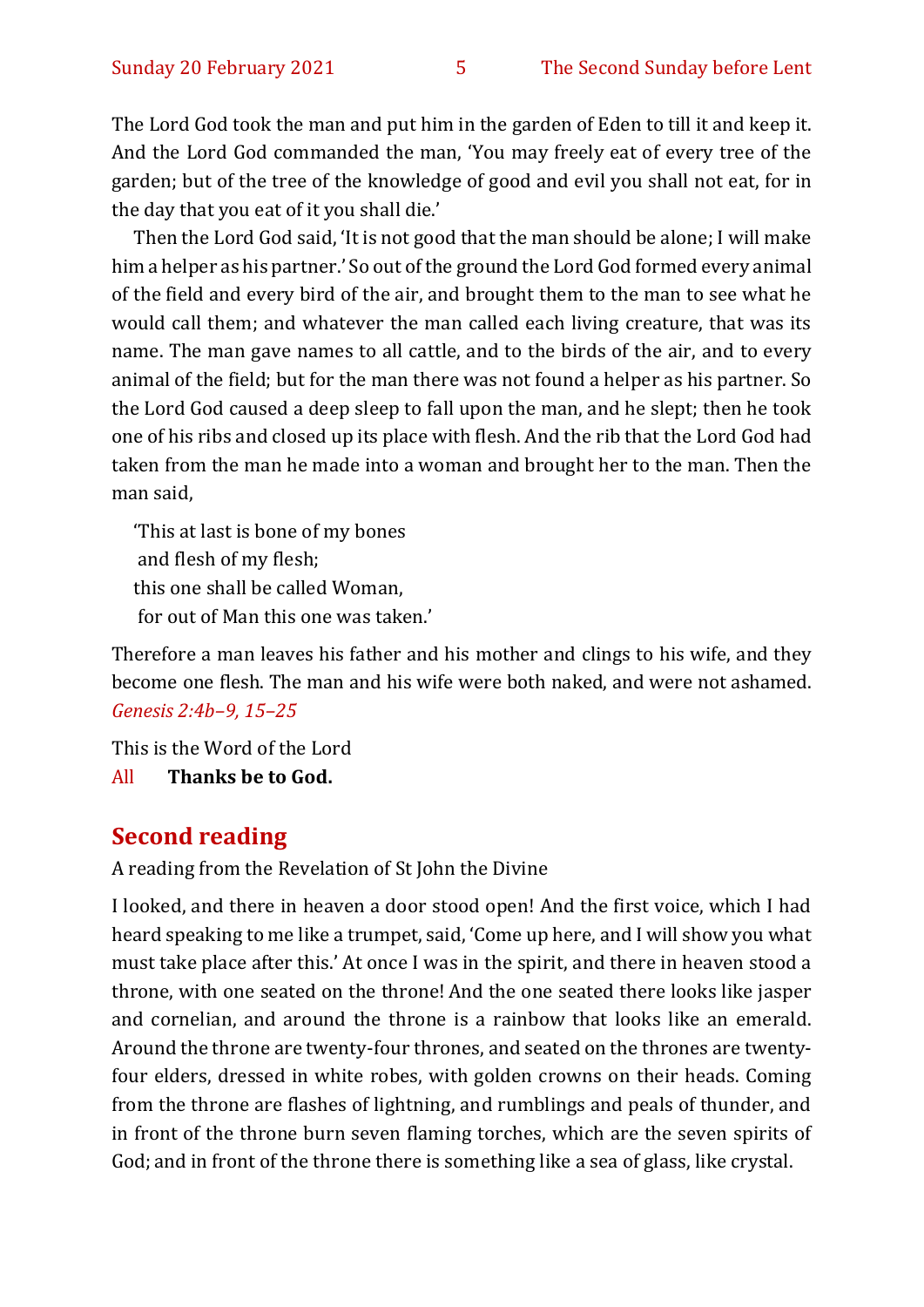Around the throne, and on each side of the throne, are four living creatures, full of eyes in front and behind: the first living creature like a lion, the second living creature like an ox, the third living creature with a face like a human face, and the fourth living creature like a flying eagle. And the four living creatures, each of them with six wings, are full of eyes all around and inside. Day and night without ceasing they sing,

'Holy, holy, holy, the Lord God the Almighty, who was and is and is to come.'

And whenever the living creatures give glory and honour and thanks to the one who is seated on the throne, who lives for ever and ever, the twenty-four elders fall before the one who is seated on the throne and worship the one who lives for ever and ever; they cast their crowns before the throne, singing,

'You are worthy, our Lord and God, to receive glory and honour and power, for you created all things, and by your will they existed and were created.' *Revelation 4*

This is the Word of the Lord

All **Thanks be to God.**

HYMN 2 **[Holy, holy, holy \(we lift our hands before you\)](https://www.youtube.com/watch?v=5dX4rN4WYAg)** (click to hear the hymn)

# **Gospel reading**

Hear the Gospel of our Lord Jesus Christ according to Luke

#### All **Glory to you O Lord.**

One day Jesus got into a boat with his disciples, and he said to them, 'Let us go across to the other side of the lake.' So they put out, and while they were sailing he fell asleep. A gale swept down on the lake, and the boat was filling with water, and they were in danger. They went to him and woke him up, shouting, 'Master, Master, we are perishing!' And he woke up and rebuked the wind and the raging waves; they ceased, and there was a calm.He said to them, 'Where is your faith?' They were afraid and amazed, and said to one another, 'Who then is this, that he commands even the winds and the water, and they obey him?' *Luke 8:22–25*

This is the Gospel of the Lord

All **Praise to you O Christ.**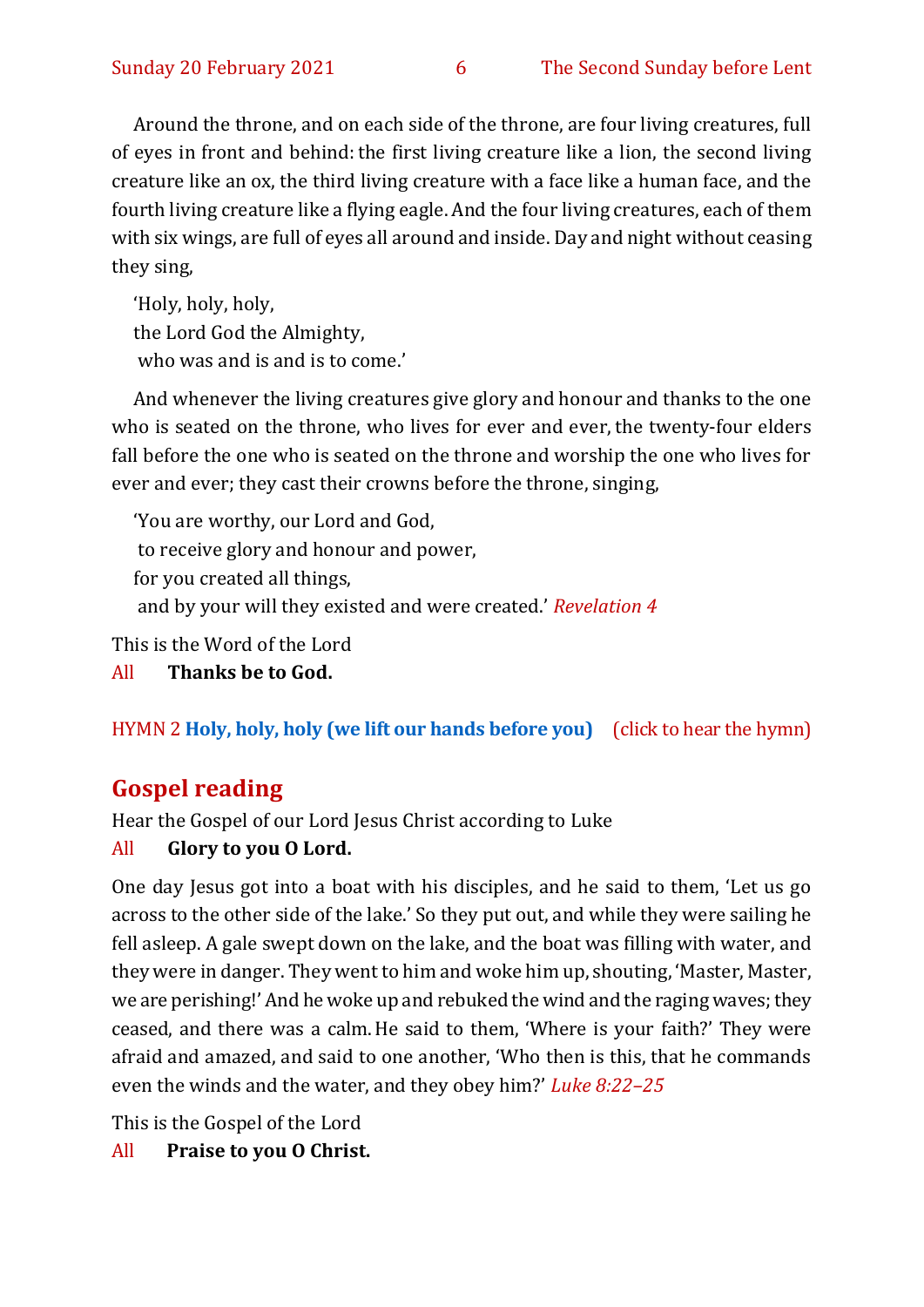#### **Sermon**

In today's reading from Revelation, St John describes the throne of our Father and the grandeur that awaits all who worship Him. Verses 8–11 tell us that the four 'living creatures' worship the Lord without ceasing and the 'twenty four elders' cast their crowns before Him while singing their song of worship.

True worship is not only what takes place on a Sunday morning, but what happens in our lives 24/7. Worship is a relationship with God; it is not an event that takes place when we come together, for example in a church or chapel. It extends past any circumstances we are going through. We give Him praise for who He is and not only for what He can do for us.

*Genuine* worship will change your life forever! Worship is a lifestyle. But worship will only change your life if it does not become mechanical and forced. It has to be from the heart. Praise is expressed not only in song but in deeds and action. We do not know what people have experienced outside these doors, but I know what they can experience when they open up their hearts to the God of the universe that created them, loves them, and will take care of them. As Jeremiah 29:11 says, 'For I know the plans I have for you, plans to prosper you and not to harm you, plans to give you hope and a future.' So when we understand that God has a plan for us, we understand that He has 'our best interests at heart' and will not 'abandon us' in hard times. We have the potential of seeing the supernatural operate in our lives … corporately and individually.

When God's Spirit touches our spirit, He will lead us to worship.

Psalm 100 gives us a look at what worship is. Worship involves entering into the presence of God with thanksgiving and praise. It is recognising who God is. It is not fitting God into our schedule but fitting our schedule around God. When we do that, we realise that worship is 24/7 wherever we are and no matter what we are going through. We realise that it is not all about us but it is all about Him.

Worship becomes a response to what God has already done for us. We enter into worship, and can do so in a variety of ways and in a variety of places. Persecuted Christians in other parts of the world are being tortured and yet continue to praise God. People are able to battle terminal diseases with hope and assurance because their hearts are centred on Christ.

Sometimes we need to 'stop the merry-go-round and get off the world.' To do so means believing the promises of God. We may need to allow God to take the negatives and turn them into positives. We ask God to enable us to worship Him, which may require that we take our problems or negative feelings and ask God to deal with them. We all know people who to seek to put us down and make us feel worthless (if we let them). We may need to distinguish between what is in front of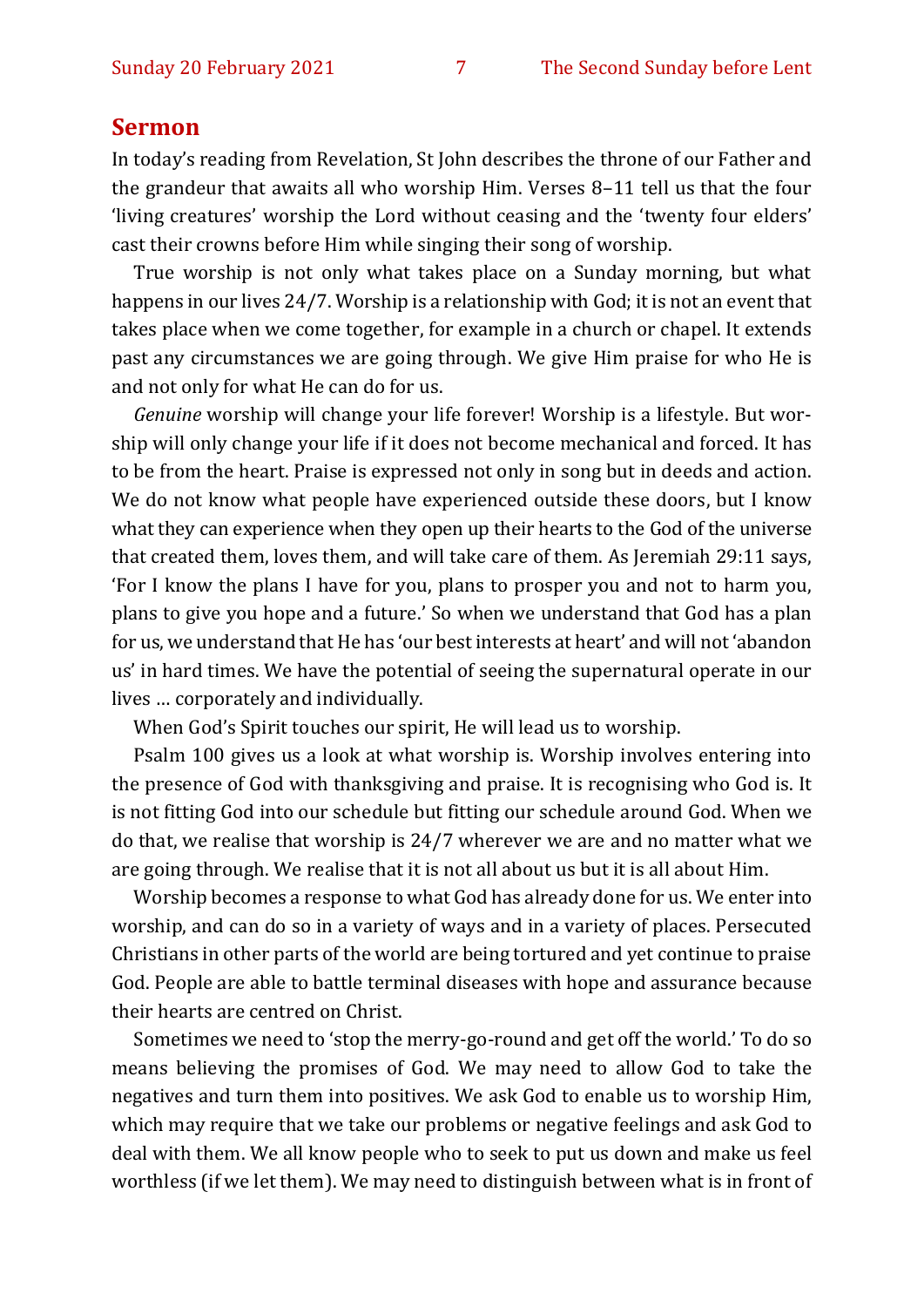now rather than what will be eternal later. But Godly, life changing worship takes place when you don't feel like it, but you are determined that you will worship God no matter what!

Worship is a discipline, so we must be determined that, no matter what, we will not rob God of his praise and we will not let the devil steal the joy that God desires for our life.

How can we live our lives and bring honour and glory to God and how, in the midst of our own circumstances, can we keep praise on our lips? Instead of yelling back at a person who is annoying us or causing us to be uncomfortable, we can say a prayer for them. Maybe they are going through something we have no idea of. So we pray for that person who has just cut us with their words, asking God to give us strength to live the life that is pleasing to Him, even when every part of us wants to lash out back or shut down because of someone else. Living worship is staying so close to the Lord that we do not let the actions of others take us to a place we know is not healthy.

In worship, we respond to God and we focus on Him! Most of us struggle with worship because it is not built into our day and our lifestyle- most of the time it is squeezed out by circumstances. We can worship God anywhere—in the park, on a boat, in the forest—but there is something special about corporate worship that will draw us to the Spirit of the living God! We draw strength from corporate worship.

Worship then becomes more than a song, it becomes a relationship, and a pursued relationship with God becomes a lifestyle. Beatle-mania became idol worship when singing the songs became worship to the singer. We can worship things and people in the world, but worship ordained by God is worship unto Him: that moment the Spirit of God touches the human spirit and allows us to go to a realm with God that is like nothing else we can imagine.

In heaven there is worship, and this life is just a preview of what is ahead. I am not sure that we will be worshipping like the Cherubim and the elders, crying out Holy, Holy, Holy, and throwing down our golden crowns before His throne – that's just a poetic image—but we will worship God and we will experience all the promises of heaven and it will be a beautiful place where we can spend eternity with our God. AMEN.

#### **The Creed**

Do you believe and trust in God the Father, the source of all being and life, the one for whom we exist?

All **We believe and trust in him.**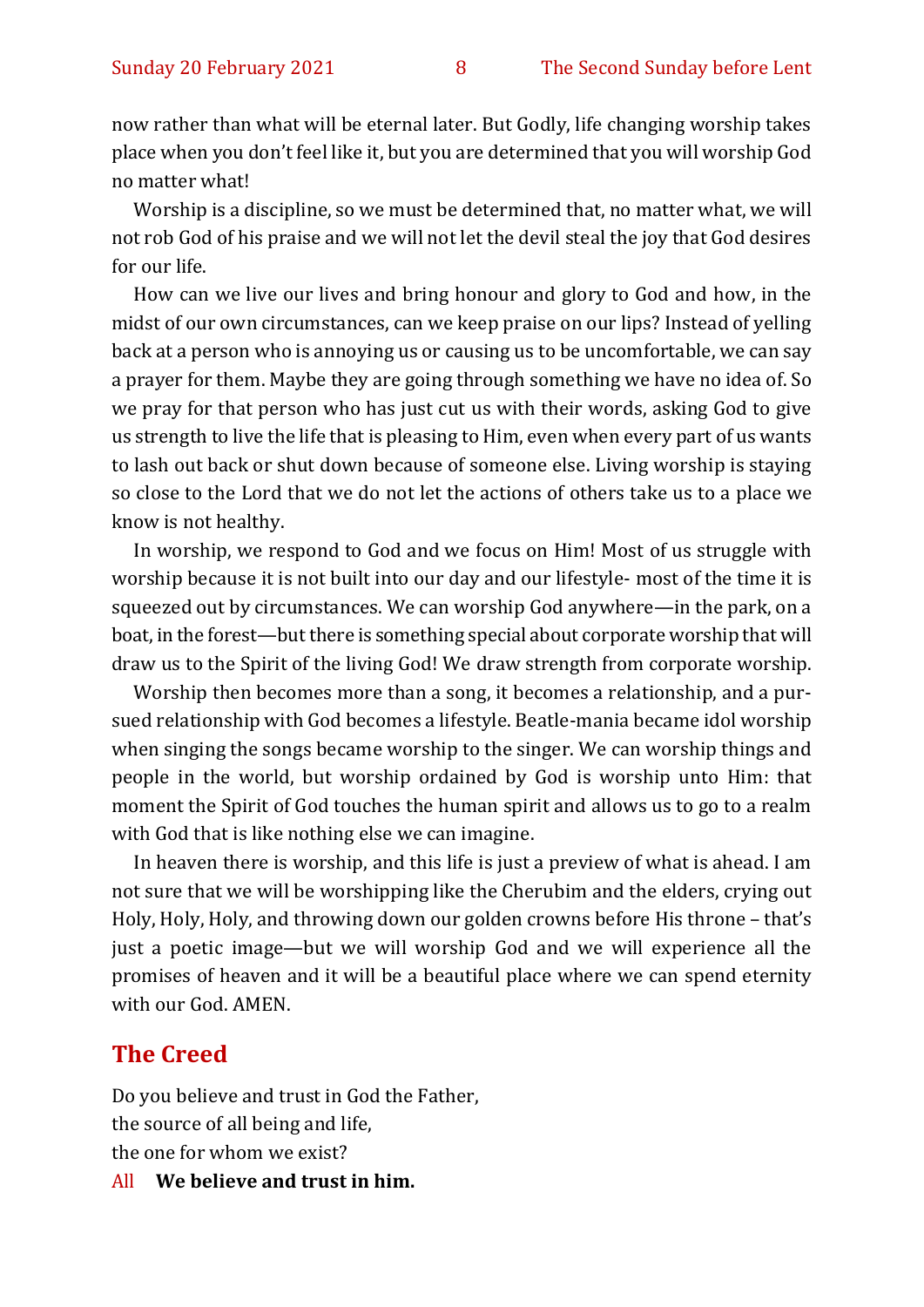Do you believe and trust in God the Son, who took our human nature, died for us and rose again?

#### All **We believe and trust in him.**

Do you believe and trust in God the Holy Spirit, who gives life to the people of God and makes Christ known in the world?

#### All **We believe and trust in him.**

This is the faith of the Church.

All **This is our faith. We believe and trust in one God, Father, Son and Holy Spirit. Amen.**

# **Prayers of intercession**

In prayer and worship, let us pray for Christ's Church. Lord in your mercy

#### All **hear our prayer.**

We pray that your Church may worship you in spirit and in truth, so that your kingdom will come on earth as in heaven. Help us to listen to you when the world clamours in our ears, to reach out for that still, small voice of calm and to follow where it leads.

Lord in your mercy

#### All **hear our prayer.**

We pray for those who are persecuted for their faith: those who worship in secret and in fear and those who are in prison for their attempts to follow you. May your love and grace surround them, and may they know that they are loved and prayed for, whatever they are going through.

Lord in your mercy

#### All **hear our prayer.**

We give thanks that we are free to worship you and to spread your Word through our lives. We pray that we will be faithful to that calling, however hard it some– times feels.

Lord in your mercy

#### All **hear our prayer.**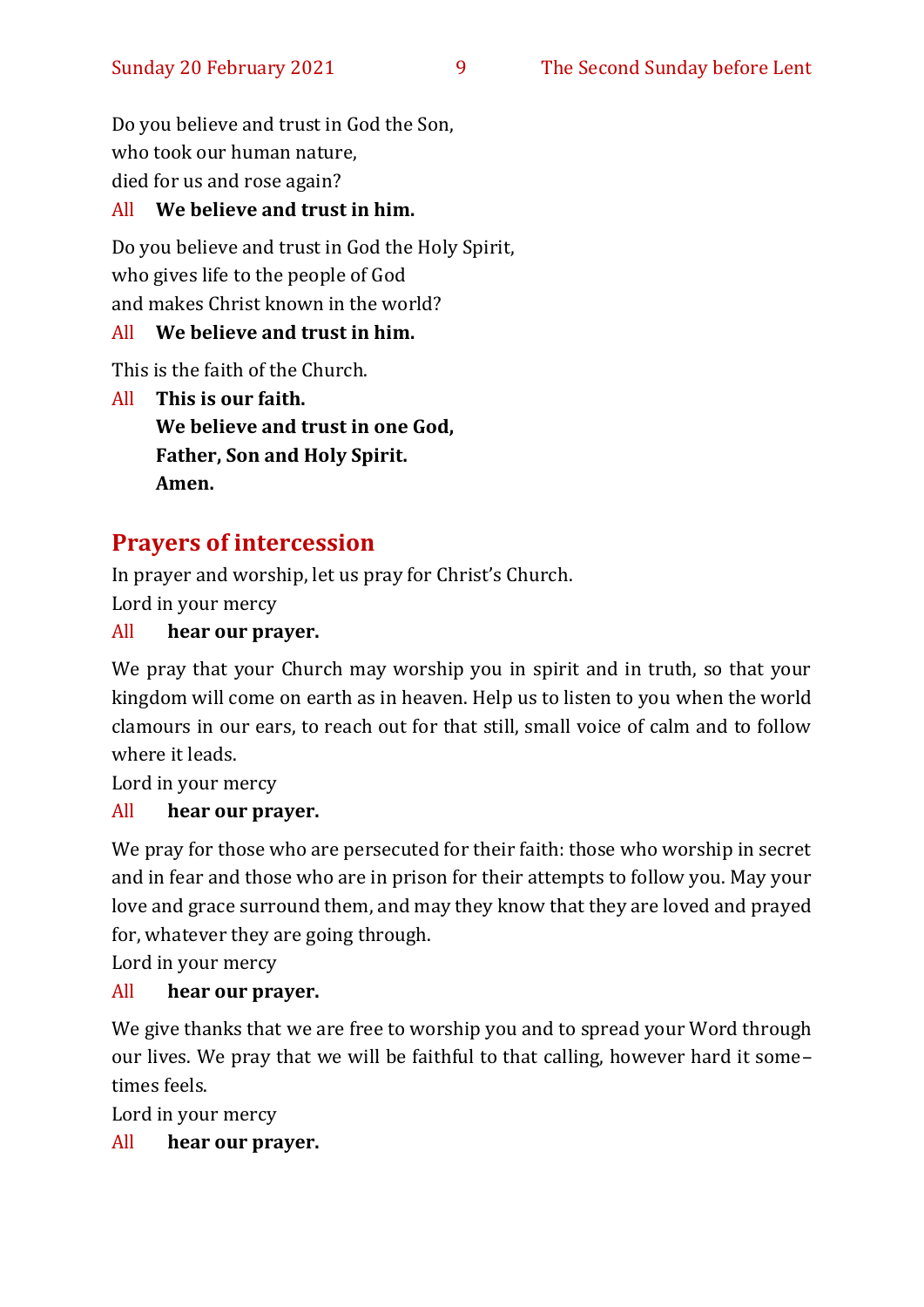We pray for those who are struggling at the moment: for families worried about the future as the cost of living rises; for those who are unemployed or have jobs that do not pay a living wage; for those who are exploited and see no hope for a better future. Give them hope and courage for whatever they have to face and help us to reach out to them in Your name.

Lord in your mercy

#### All **hear our prayer.**

We pray for the sick and for those who care for them. In a moment of silence, we remember those known to us and pray for your healing mercy and grace in their lives.

Lord in your mercy

#### All **hear our prayer.**

We lift to you those who have passed from this life to the next and who now stand before your throne and worship you in heaven. We remember especially our sister Joan Platt and our brother Cyril Brathwaite, whose funerals occur very soon. May they rest in peace and rise in glory.

Merciful Father,

All **accept these prayers for the sake of your Son, our Saviour Jesus Christ. Amen.**

# **The peace**

Peace to you from God our heavenly Father. Peace from his Son Jesus Christ who is our peace. Peace from the Holy Spirit, the Life-giver

The peace of the Lord be always with you,

#### All **And also with you.**

| <b>HYMN 3 Come Holy Ghost!</b> | (please click on this link to hear the hymn) |
|--------------------------------|----------------------------------------------|
| Veni sancta spiritus           | (please click on this link to hear the hymn) |

The liturgy of the Communion Service appears below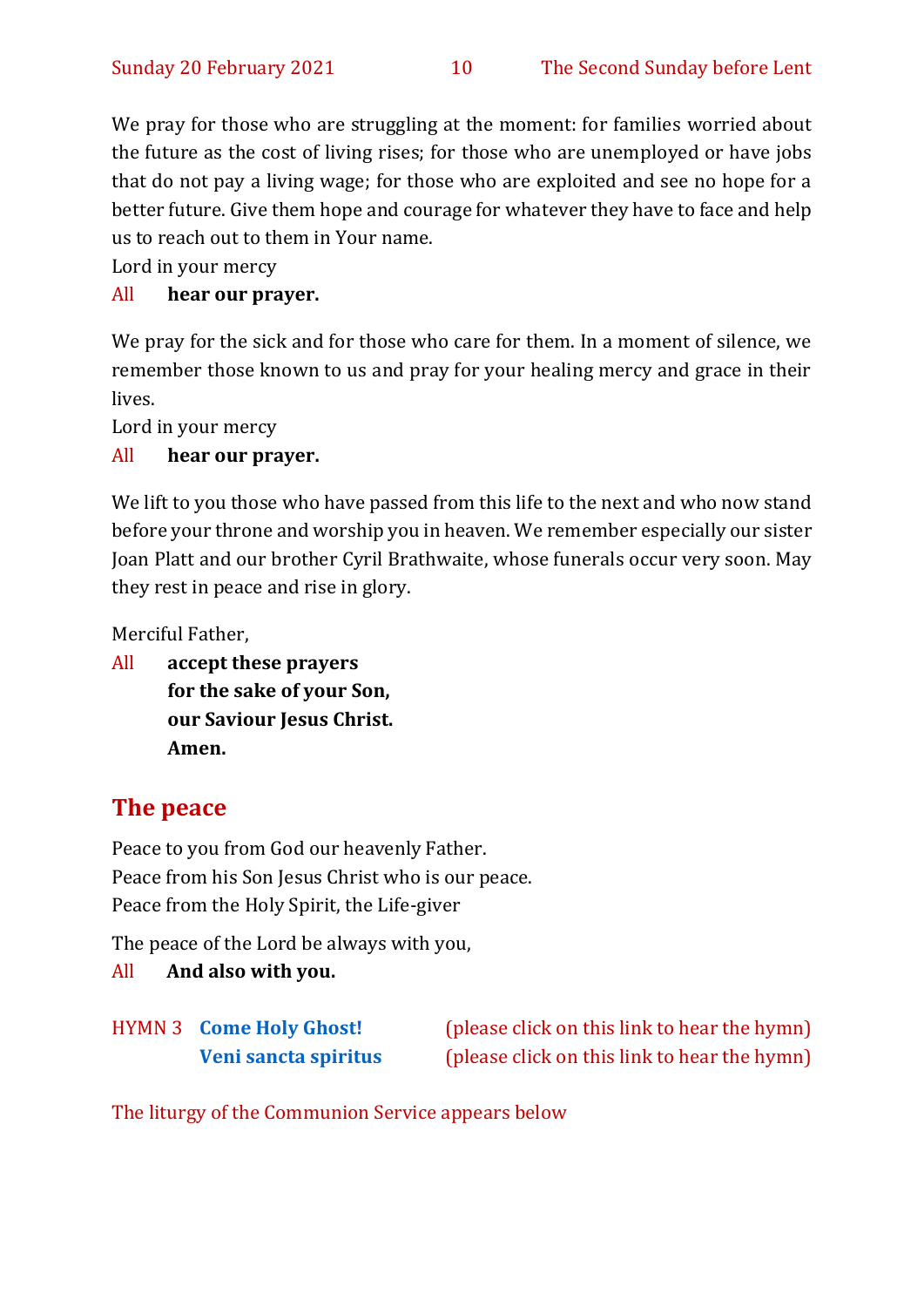# The Dismissal

The peace of God which passes all understanding, keep your hearts and minds in the knowledge and love of God, and of his Son Jesus Christ our Lord; and the blessing of God the Almighty: Father, Son, and Holy Spirit, be with you now and remain with you always.

#### All **Amen.**

HYMN 4 **[All creation worships you](https://www.youtube.com/watch?v=jE6GNhjS34A)** (please click on this link to hear the hymn)

Go in peace to love and serve the Lord.

All **In the name of Christ. Amen.**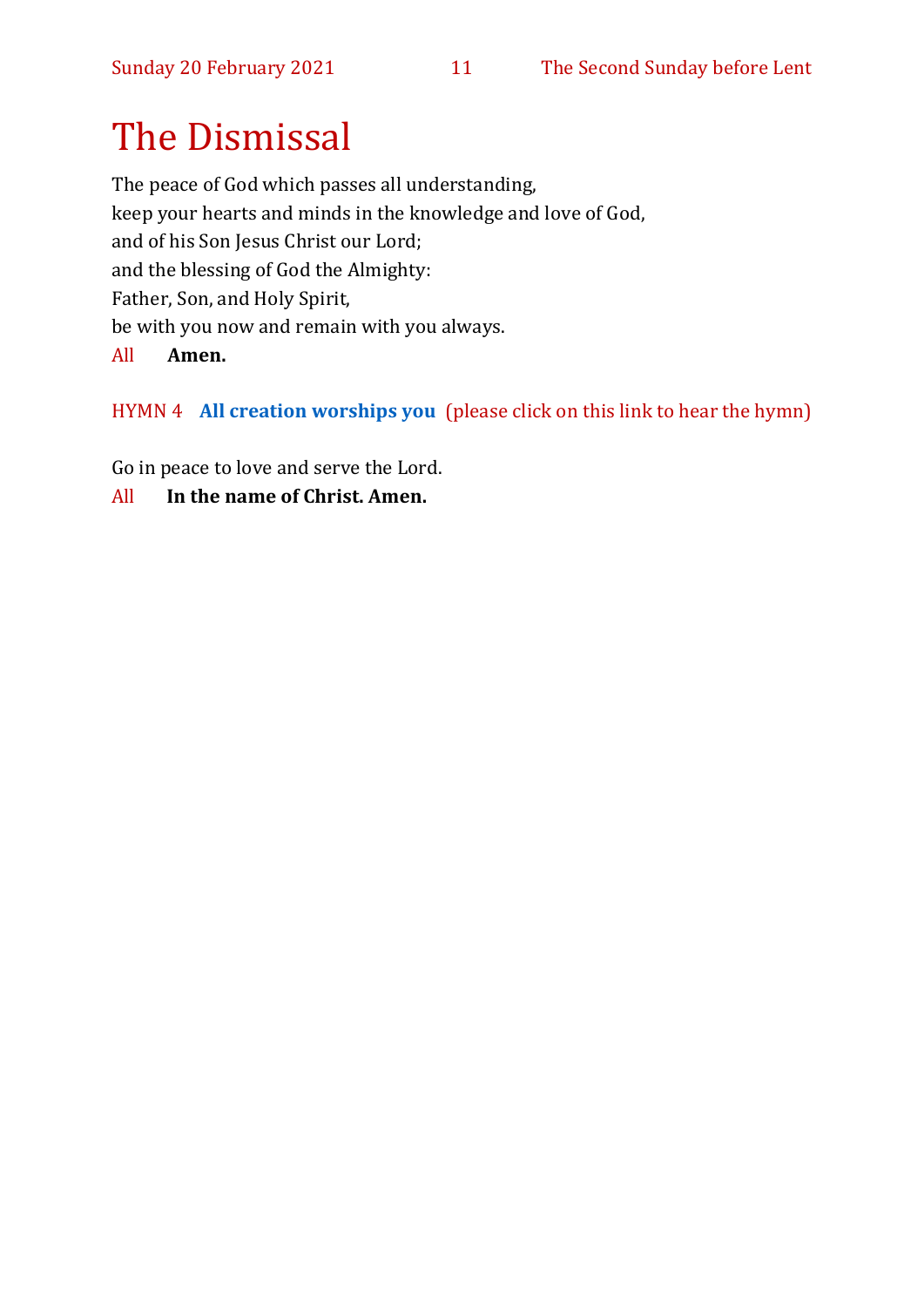# The Liturgy of the Sacrament

# Eucharistic Prayer (prayer E)

The Lord be with you

#### All **and also with you.**

Lift up your hearts.

#### All **We lift them to the Lord.**

Let us give thanks to the Lord our God.

#### All **It is right to give thanks and praise.**

Father, you made the world and love your creation. You gave your Son Jesus Christ to be our Saviour. His dying and rising have set us free from sin and death. And so we gladly thank you, with saints and angels praising you, and saying,

All **Holy, holy, holy Lord, God of power and might, heaven and earth are full of your glory. Hosanna in the highest. Blessed is he who comes in the name of the Lord. Hosanna in the highest.**

We praise and bless you, loving Father, through Jesus Christ, our Lord; and as we obey his command, send your Holy Spirit, that broken bread and wine outpoured may be for us the body and blood of your dear Son.

On the night before he died he had supper with his friends and, taking bread, he praised you. He broke the bread, gave it to them and said: Take, eat; this is my body which is given for you; do this in remembrance of me.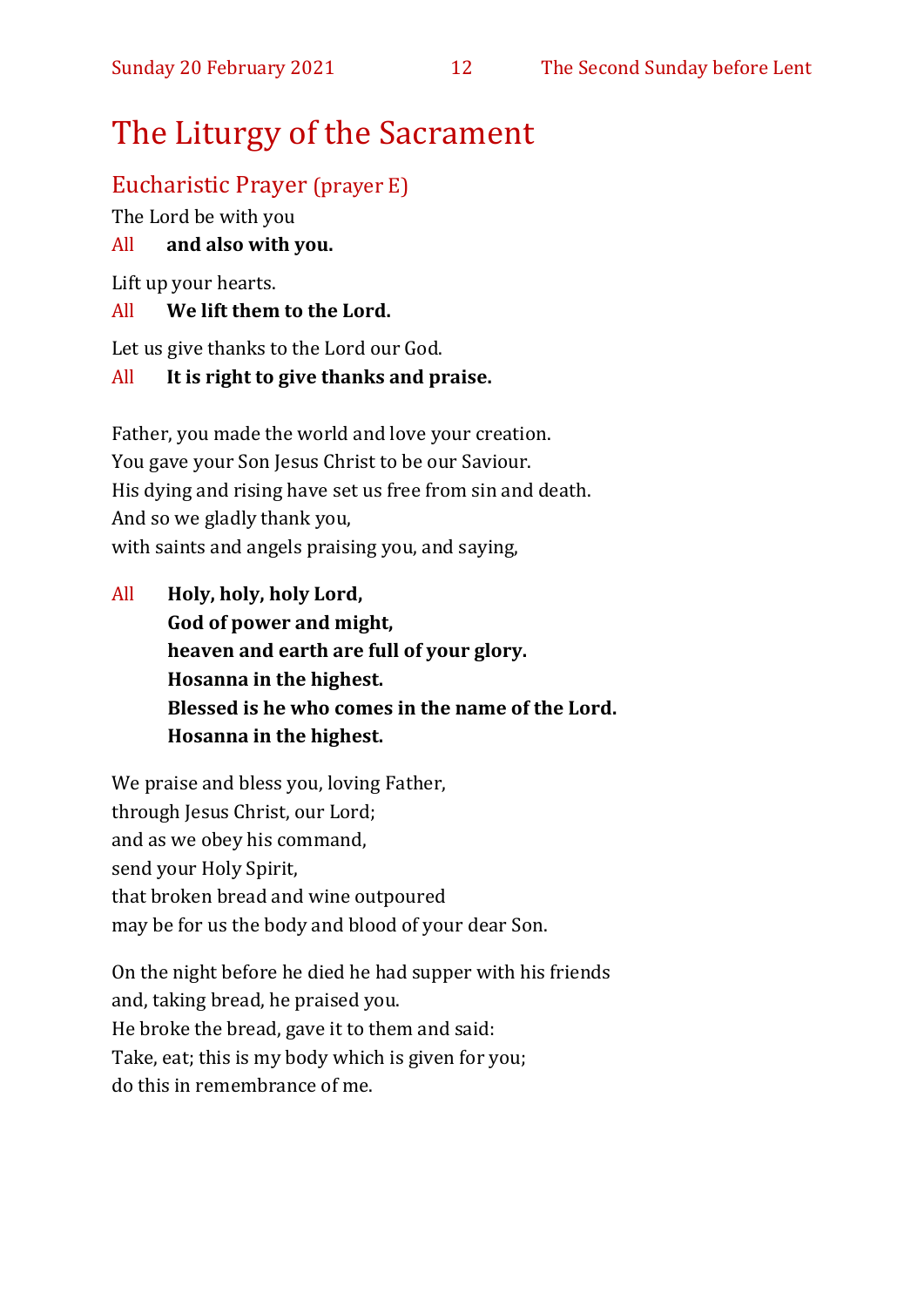When supper was ended he took the cup of wine. Again he praised you, gave it to them and said: Drink this, all of you; this is my blood of the new covenant, which is shed for you and for many for the forgiveness of sins. Do this, as often as you drink it, in remembrance of me.

So, Father, we remember all that Jesus did, in him we plead with confidence his sacrifice made once for all upon the cross.

Bringing before you the bread of life and cup of salvation, we proclaim his death and resurrection until he comes in glory.

Great is the mystery of faith:

# All **Christ has died. Christ is risen. Christ will come again.**

Lord of all life, help us to work together for that day when your kingdom comes and justice and mercy will be seen in all the earth.

Look with favour on your people, gather us in your loving arms and bring us with all the saints to feast at your table in heaven.

Through Christ, and with Christ, and in Christ, in the unity of the Holy Spirit, all honour and glory are yours, O loving Father, for ever and ever.

All **Amen.**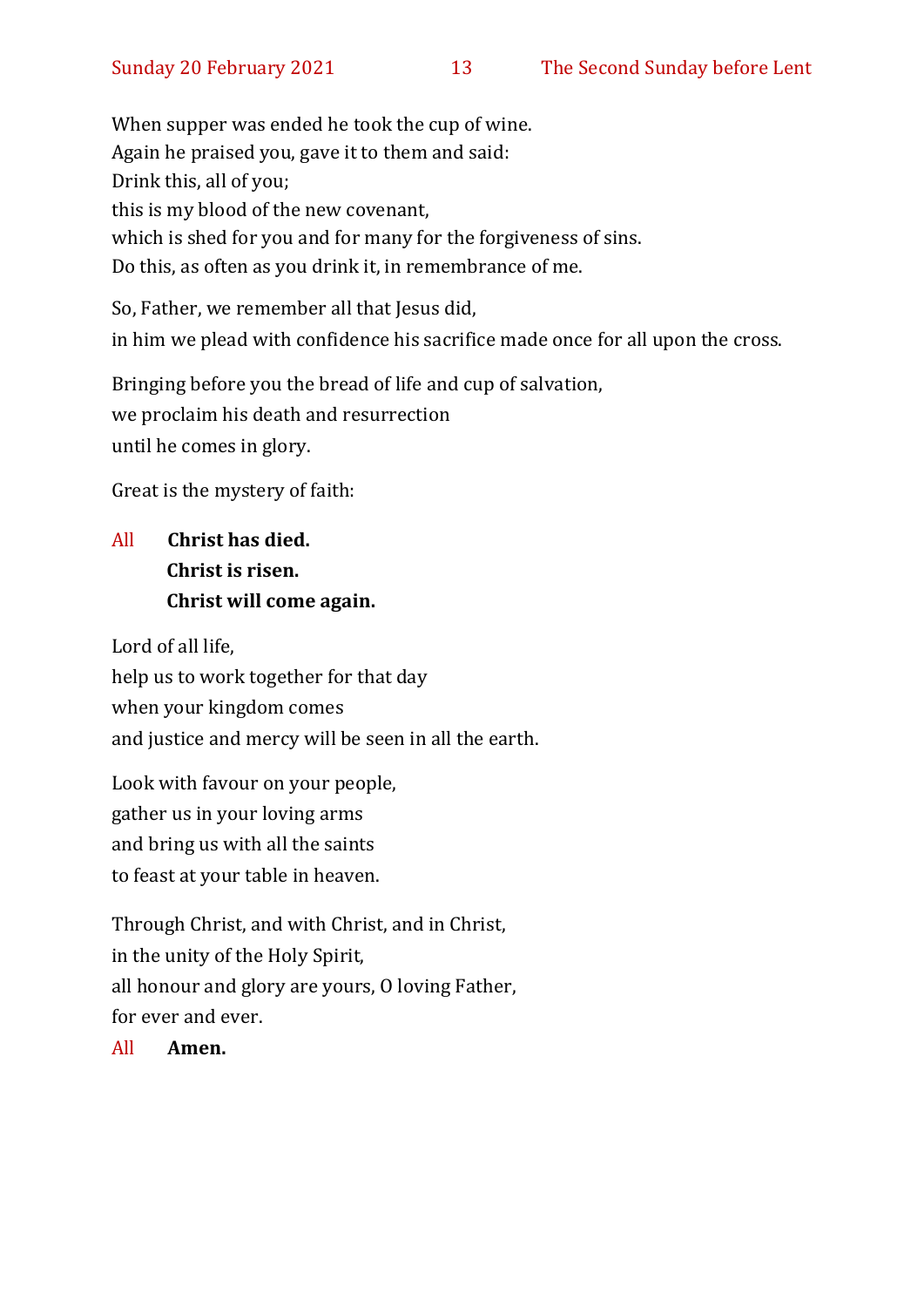# **The Lord's Prayer**

As our Saviour taught us, so we pray

All **Our Father in heaven, hallowed be your name, your kingdom come, your will be done, on earth as in heaven. Give us today our daily bread. Forgive us our sins as we forgive those who sin against us. Lead us not into temptation but deliver us from evil.**

**For the kingdom, the power, and the glory are yours now and for ever. Amen.**

# **Breaking of the Bread**

We break this bread to share in the body of Christ.

- All **Though we are many, we are one body, because we all share in one bread.**
- All **Lamb of God,**

**you take away the sin of the world, have mercy on us.**

**Lamb of God, you take away the sin of the world, have mercy on us.**

**Lamb of God,** 

**you take away the sin of the world, grant us peace.**

Draw near with faith. Receive the body of our Lord Jesus Christ which he gave for you, and his blood which he shed for you. Eat and drink in remembrance that he died for you, and feed on him in your hearts by faith with thanksgiving.